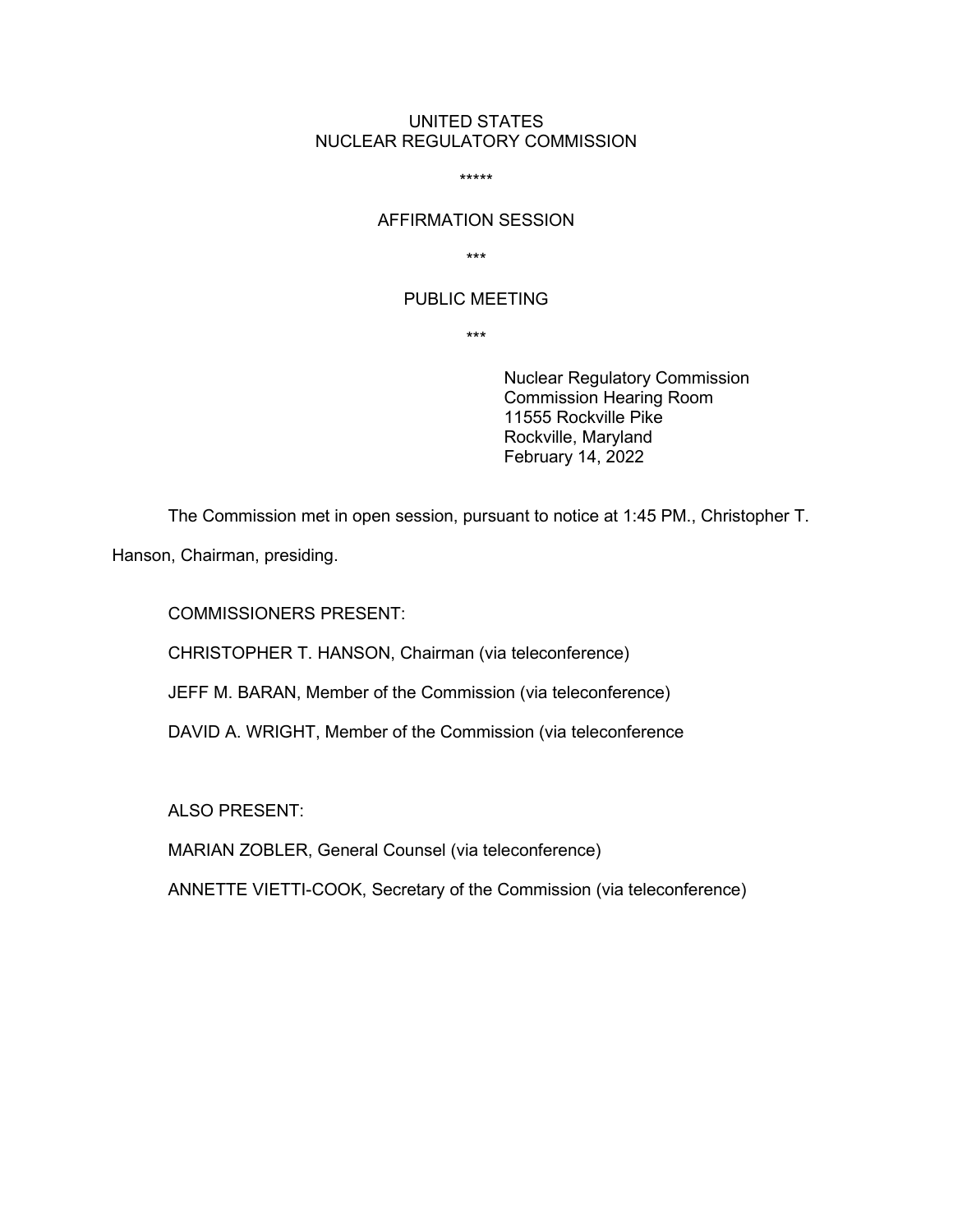# DISCLAIMER

This is an unofficial transcript of a meeting of the United States Nuclear Regulatory Commission on February 14, 2022, conducted via teleconference. The meeting was open to the public. This transcript has not been reviewed, corrected or edited, and it may contain inaccuracies.

The transcript is intended solely for general information purposes. As provided by 10 CFR 9.103, it is not part of the formal or informal record of decision of the matters discussed. Expressions of opinion in this transcript do not necessarily reflect final determination or beliefs. No pleading or other paper may be filed with the Commission in any proceeding as the result of, or addressed to, any statement or argument contained herein, except as the Commission may authorize.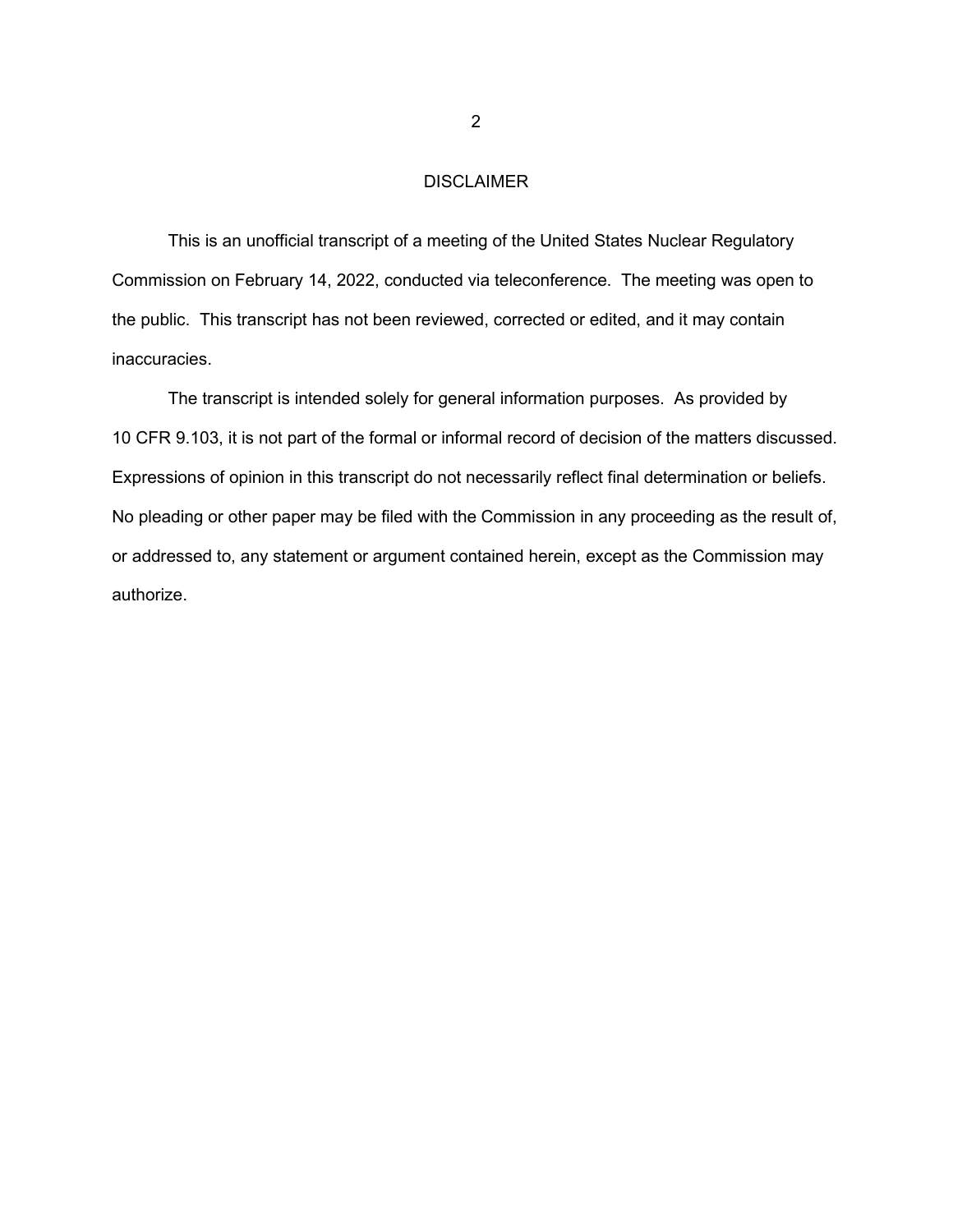[1:45 p.m.]

#### P R O C E E D I N G S

CHAIRMAN HANSON: Thank you operator. Good afternoon, I am Christopher Hanson, Chairman of the Nuclear Regulatory Commission, and I am presiding over this public affirmation session, which is being conducted by teleconference.

Joining me are the other currently serving members of the Commission. May I have each Commissioner affirm their presence when I call their name: Commissioner Baran, Commissioner Wright. Also participating are: Annette Vietti-Cook, Secretary of the Commission, and Marian Zobler, General Counsel. This meeting is open to the public to listen in. Madam Secretary, I believe we have 1 item for affirmation this afternoon. Would you please lead the Commission through?

ANNETTE VIETTI-COOK: Yes. Today's item is SECY-21-0106 – Hearing Requests in Exelon Multiple Indirect License Transfers. The Commission is being asked to act on a Memorandum and Order addressing the petitions to intervene and requests for hearing submitted by the Environmental Law and Policy Center, and Eric Joseph Epstein and Three Mile Island Alert with respect to Exelon's indirect license transfer application.

The Commission has voted to approve a Memorandum and Order denying the hearing requests and petitions to intervene.

Would you please affirm your votes after I call your name?

CHAIRMAN HANSON: Aye. COMMISSIONER BARAN: Aye. COMMISSIONER WRIGHT: Aye.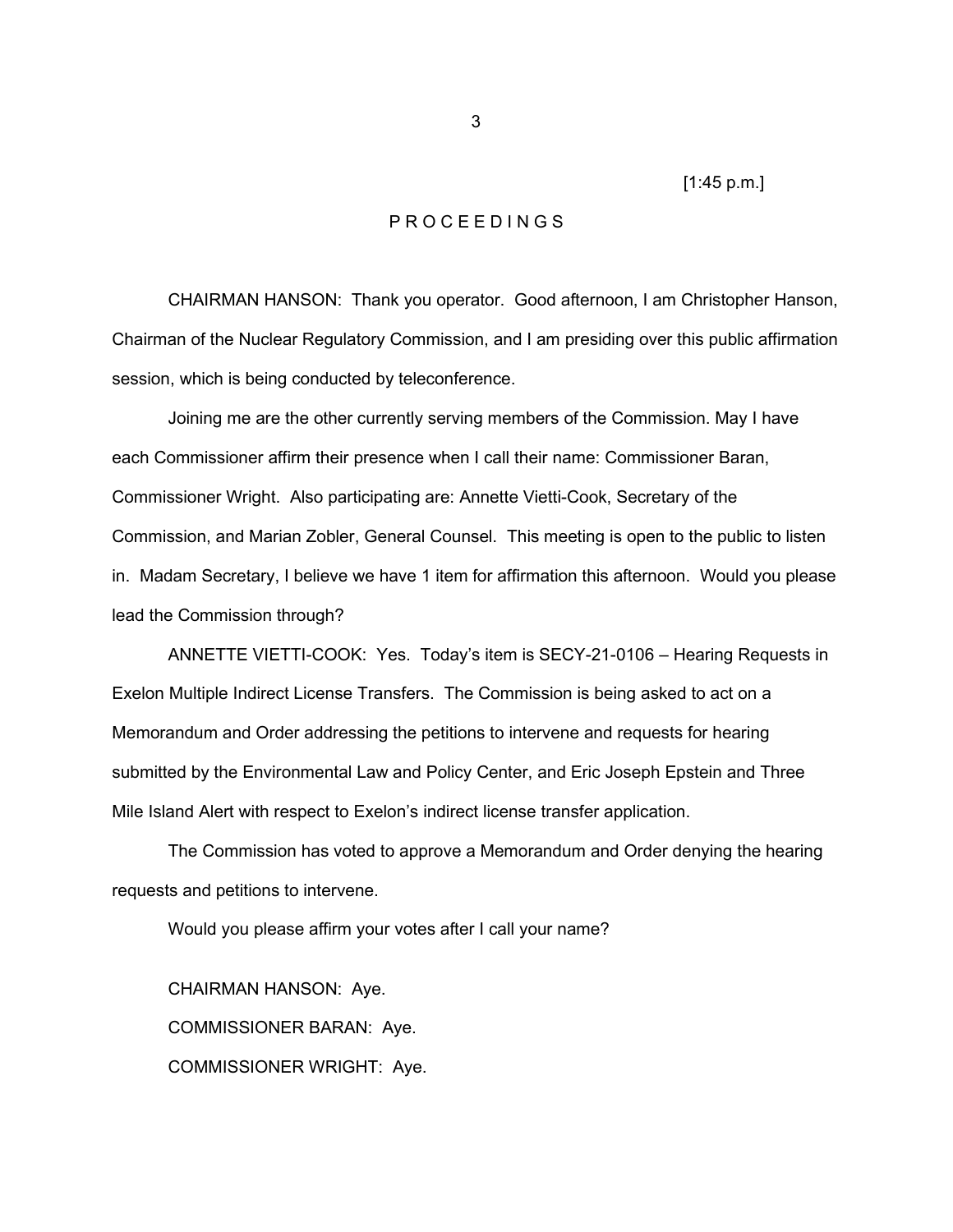ANNETTE VIETTI-COOK: Thank you. That's all I have.

CHAIRMAN HANSON: Thank you Madam Secretary. Would any of the members of the Commission like to make comments regarding the decision just reached?

CHAIRMAN HANSON: Thank you all for your participation, I will call the affirmation session to a close.